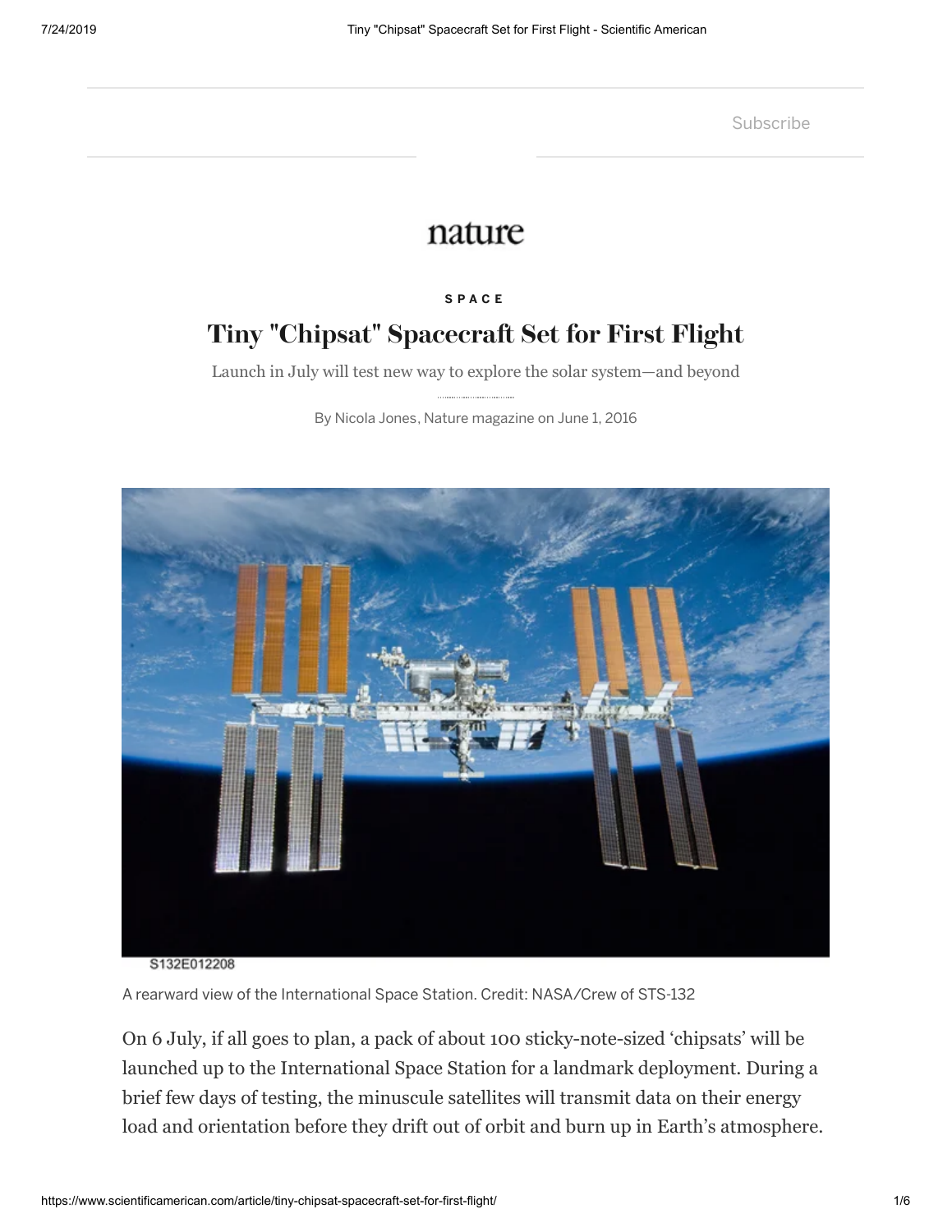The chipsats, flat squares that measure just 3.2 centimetres to a side and weigh about 5 grams apiece, were designed for a PhD project. Yet their upcoming test in space is a baby step for the much-publicized Breakthrough Starshot mission, an effort led by billionaire Yuri Milner to send tiny probes on an interstellar voyage.

"We're extremely excited," says Brett Streetman, an aerospace engineer at the nonprofit Charles Stark Draper Laboratory in Cambridge, Massachusetts, who has investigated the feasibility of sending chipsats to Jupiter's moon Europa. "This will give flight heritage to the chipsat platform and prove to people that they're a real thing with real potential."

The probes are the most diminutive members of a growing family of small satellites. Since 2003, researchers have launched hundreds of 10-centimetre-sided CubeSats more than 120 last year alone. Engineer Jekan Thanga at Arizona State University in Tempe is now working on an even smaller 'femtosatellite', a 3-centimetre cube that he says has the technological capacity of the first CubeSats. Chipsats, which are smaller and cheaper still, are seen as disposable sensors that could be sent on suicide missions to explore hostile environments, such as Saturn's rings.

"They're all part of the toolbox for next-generation space missions," says Thanga.

The upcoming chipsat test, called KickSat-2, is the second incarnation of a crowdfunded mission developed by researchers at Cornell University in Ithaca, New York. The shoebox-sized KickSat-1 spacecraft successfully launched on 18 April 2014, but it failed to deploy its cargo of 104 chipsats after a cosmic radiation burst reset the clock on its release mechanism. The craft fell out of orbit and burned up with the chipsats still in its hold.

"I was a little bummed out," says Zachary Manchester, an aerospace engineer who built the satellites as a doctoral student in aerospace engineering at Cornell. Fortunately, enough spare parts were lying around to make a second batch relatively quickly and easily.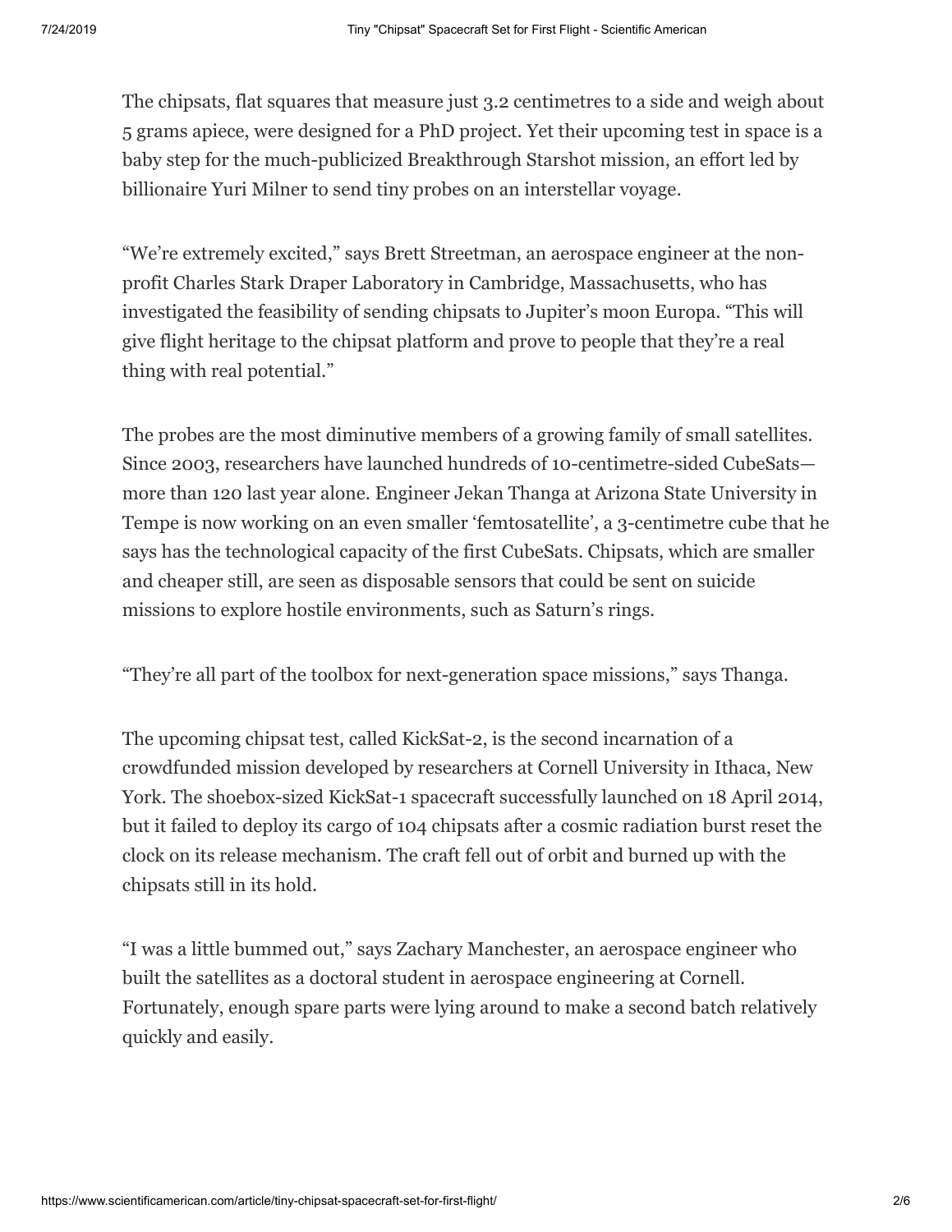The chipsats, called Sprites, carry little more than a pair of 60-milliamp solar cells, a radio and an antenna. The KickSat-2 payload includes some newer Sprites that can 'sail' by tilting towards or away from the Sun. A current is run through a coil, turning the chip into a compass needle that aligns with Earth's magnetic field, allowing the chipsat to control its orientation. The probes can be reprogrammed on the fly from the space station.

Sprite prototypes have already proved that they can survive the rigours of space. In 2011, three chipsats were attached to the outside of the space station. They were still working when scientists retrieved them in 2014.

That commercial electronics are good enough to survive space's vacuum and extreme temperatures is a "pretty big deal", says Mason Peck, an aerospace engineer who leads Cornell's chipsat team. But on a flight into deep space, chipsat electronics would face a high risk of damage from radiation. "There are some clear paths to radiation hardening, but it's expensive," says Peck. "And that's not the point. You don't want to make an exquisite satellite. You just launch a million; if only 1% survive then that's fine. You put statistics on your side."

There is plenty of science that Sprites can do closer to home. Peck says that the tiny satellites could be used to verify models of how small bits of debris behave in the upper atmosphere. Like feathers on Earth, the small, flat objects would be heavily affected by drag. "We're not very good at modelling that," says Peck. Another potential project would be to use Sprites to make a high-spatial-resolution map of Earth's magnetic field.



Sign up for *Scientific American*'s free newsletters. [Sign Up](https://www.scientificamerican.com/page/newsletter-sign-up/?origincode=2018_sciam_ArticlePromo_NewsletterSignUp)

"That would be really useful," agrees Jeffrey Love, a geophysicist with the US Geological Survey in Denver, Colorado, who studies Earth's magnetism. "Ideally you'd want to be measuring it everywhere all the time. This could be a step in that direction."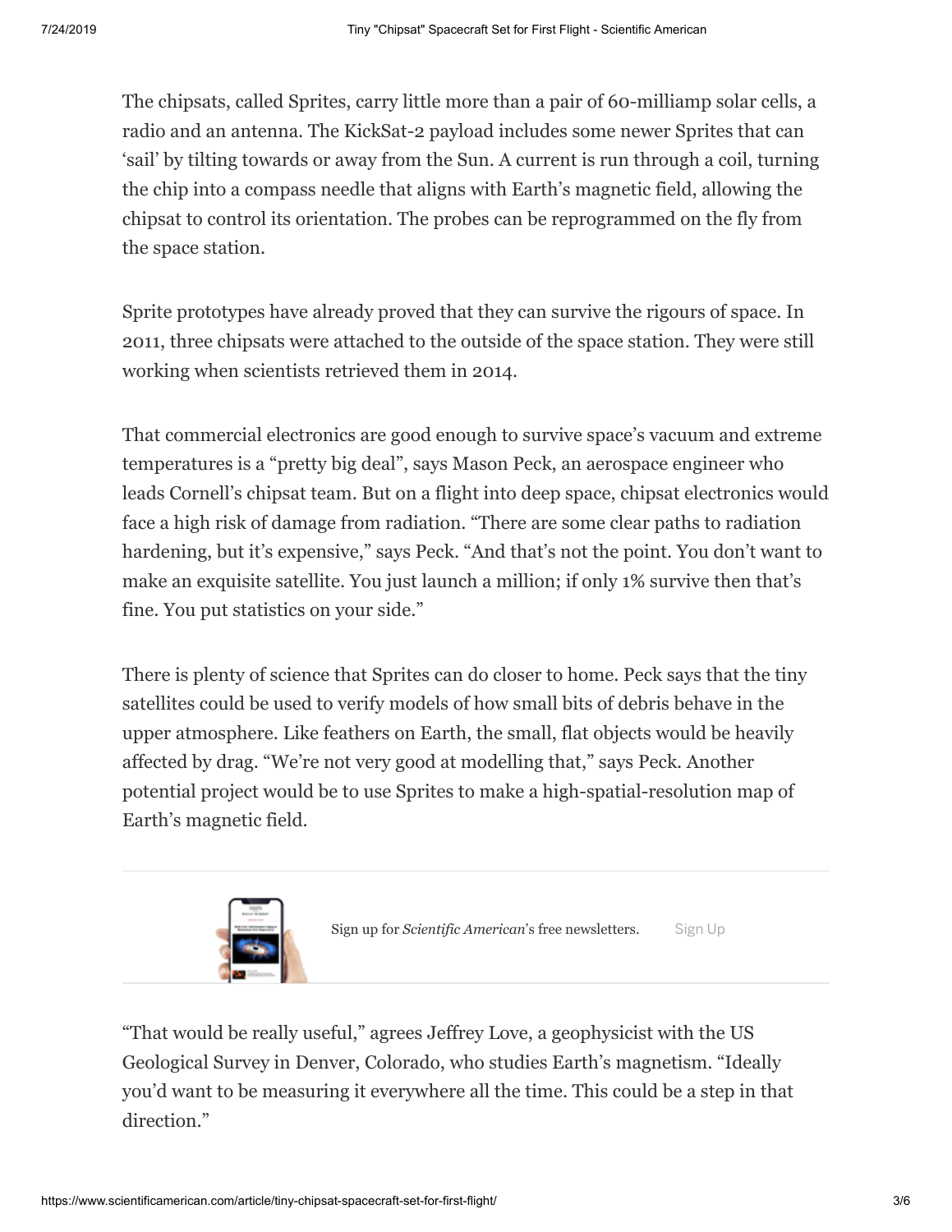For the long-term interstellar goal, chipsats will need much better lasercommunication capacity. That should be possible, say Peck and Manchester, who are both on the Breakthrough Starshot advisory committee.

"We have gone a long way towards proving we can have a functional tiny craft," says Peck.

*This article is reproduced with permission and was [first published](https://www.nature.com/news/tiny-chipsat-spacecraft-set-for-first-flight-1.20006) on June 1, 2016.*

## **AB O U T THE A U THO R(S)**

### **Nicola Jones**

NICOLA JONES is a freelance writer based in Vancouver, B.C.

#### **Recent Articles**

[How Machine Learning Could Help to Improve Climate Forecasts](https://www.scientificamerican.com/article/how-machine-learning-could-help-to-improve-climate-forecasts/) [New AI-Based Search Engines are a "Game Changer" for Science Research](https://www.scientificamerican.com/article/new-ai-based-search-engines-are-a-ldquo-game-changer-rdquo-for-science-research/) [Canadian Earthquake Detector Has Deep-Sea Edge over U.S. Rival](https://www.scientificamerican.com/article/canadian-earthquake-detector-has-deep-sea-edge-over-u-s-rival/)

## **Nature magazine**

#### **Recent Articles**

[Hawaii Telescope Protest Shuts Down 13 Observatories on Mauna Kea](https://www.scientificamerican.com/article/hawaii-telescope-protest-shuts-down-13-observatories-on-mauna-kea1/) [Ebola Outbreak Declared an International Public Health Emergency](https://www.scientificamerican.com/article/ebola-outbreak-declared-an-international-public-health-emergency/) [Ancient Mongolian Nests Show Dinosaurs Protected Their Eggs](https://www.scientificamerican.com/article/ancient-mongolian-nests-show-dinosaurs-protected-their-eggs/)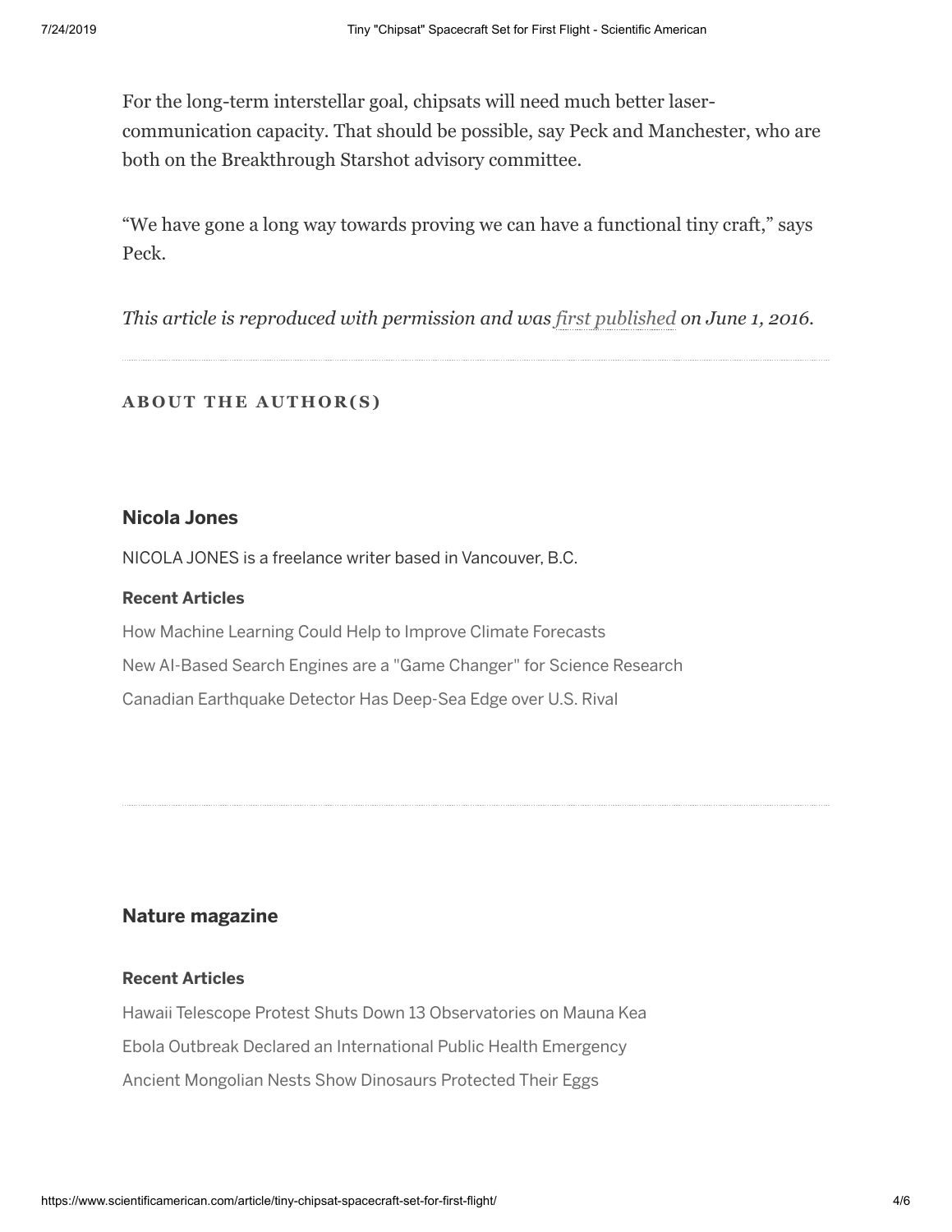# **R E A D T H I S N E X T**

**S P A C E** [Saltine-Sized Satellites Set for Space](https://www.scientificamerican.com/podcast/episode/saltine-sized-satellites-set-for-space1/) April 13, 2014 — Clara Moskowitz

# **N E W S L E T T E R**

# *Get smart. Sign up for our email newsletter.*

[Sign Up](https://www.scientificamerican.com/page/newsletter-sign-up/?origincode=2016_sciam_ArticleFooter_NewsletterSignUp&category=subjects/the-sciences/space)

# *Go from Quantum to Cosmic*

[Subscribe Now!](https://www.scientificamerican.com/store/subscribe/scientific-american-space-physics-magazine/)

**FOL LOW US**